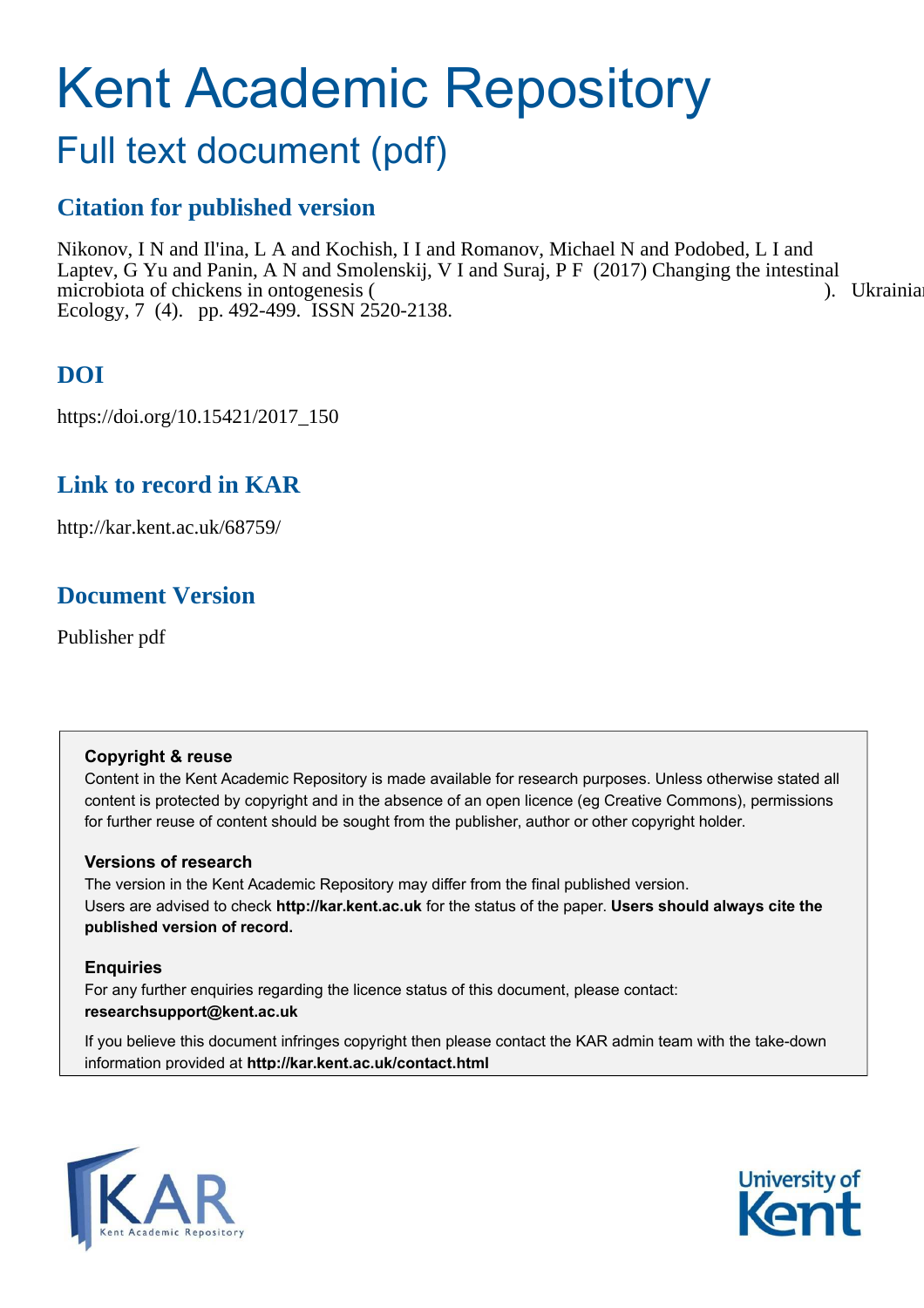Ukrainian Journal of Ecology, 2017, 7(4), 492-499, doi: 10.15421/2017\_150

ORIGINAL ARTICLE UDC 579.64

### Changing the intestinal microbiota of chickens in ontogenesis

l.N. Nikonov $^1$ , L.A. Il'ina $^1$ , I.I. Kochish $^2$ , M.N. Romanov $^2$ , L.I. Podobed $^3$ , G.Yu. Laptev $^1$ , A.N. Panin $^2$ V.l. Smolenskij $^2$ , P.F. Suraj $^2$ 

1 Limited Liability Company LLC "BIOTROF +" 192284, St. Petersburg, Zagrebsky b., 19, block 1. <sup>2</sup> Moscow State Academy of Veterinary Medicine and Biotechnology - MBA named after K.I. Skriabin 109472, Moscow, Academician Scriabin St., 23  $\,3$  Poltava Institute of Pig Production and Agrarian-Industrial Production, National Academy of Sciences of Ukraine 36013 Poltava, Shvedskaya Mogila St., 1, E-mail: *ilnikonov@yandex.ru* 

Submitted: 30.10.2017. Accepted: 02.12.2017

This paper presents the results of a molecular genetic analysis of the changes in the composition of the microbiota of the blind processes of the intestine of the hens of the industrial loam "Lohmann Brown" during ontogeny. According to the results of the analysis of taxonomic affiliation it is established that over 70% of the phylotypes belong to the three phylums - Firmicutes, Bacteroidetes and Proteobacteria, less represented were Actinobacteria, Tenericutes and Fusobacteria, and a significant number of unidentified bacteria was detected. During ontogenesis, birds exhibited marked changes in the ratio of the number of phylotypes and taxonomic groups of the intestinal microbiota. At the age of 20-40 weeks, the birds showed a significant increase in the representatives of the Clostridia class involved in the metabolism of carbohydrates, acid-utilizing bacteria of the order Negativicutes and bacteria with high antagonistic properties (Bifidobacteriales, Bacillus), as well as a significant decrease in the content of a number of opportunistic and pathogenic taxa - family Enterobacteriaceae, the order of Pseudomonadales, phylum Tenericutes. The greatest homogeneity of the bacterial community of the blind processes of the gastrointestinal tract in laying hens was revealed at the age of 20 weeks, which is confirmed by the estimation of biodiversity by means of ecological indices.

Keywords: bacterial community; microbiota; blind intestinal processes; chickens; Lohmann Brown cross; T-RFLP analysis

### Изменение микробиоты кишечника кур в онтогенезе

И.Н. Никонов<sup>1</sup>, Л.А. Ильина<sup>1</sup>, И.И. Кочиш<sup>2</sup>, М.Н. Романов<sup>2</sup>, Л.И. Подобед<sup>3</sup>, Г.Ю. Лаптев<sup>1</sup> А.Н. Панин<sup>2</sup>, В.И. Смоленский<sup>2</sup>, П.Ф. Сурай<sup>2</sup>

<sup>1</sup> Общество с ограниченной ответственностью ООО «БИОТРОФ+» 192284, г. Санкт-Петербург, Загребский б., д. 19, корп. 1.  $^2$  ФГБОУ ВПО «Московская государственная академия ветеринарной медицины и биотехнологии - МВА имени К.И. Скрябина», 109472, г. Москва, ул. Академика Скрябина, д.23 <sup>3</sup> Полтавский институт свиноводства и аграрно-промышленного производства НААН Украины 36013 г. Полтава, ул. Шведская Могила, 1.

E-mail[: ilnikonov@yandex.ru](mailto:ilnikonov@yandex.ru)

В настоящем исследовании представлены результаты молекулярно-генетического анализа изменения состава микробиоты слепых отростков кишечника кур промышленного кросса «Ломанн Браун» в течение онтогенеза. По результатам анализа таксономической принадлежности установлено, что свыше 70% филотипов относится к трем филумам - Firmicutes, Bacteroidetes и Proteobacteria, менее представлены были Actinobacteria, Tenericutes и Fusobacteria, а также выявлено присутствие значительного количества неидентифицированных бактерий. В течение онтогенеза у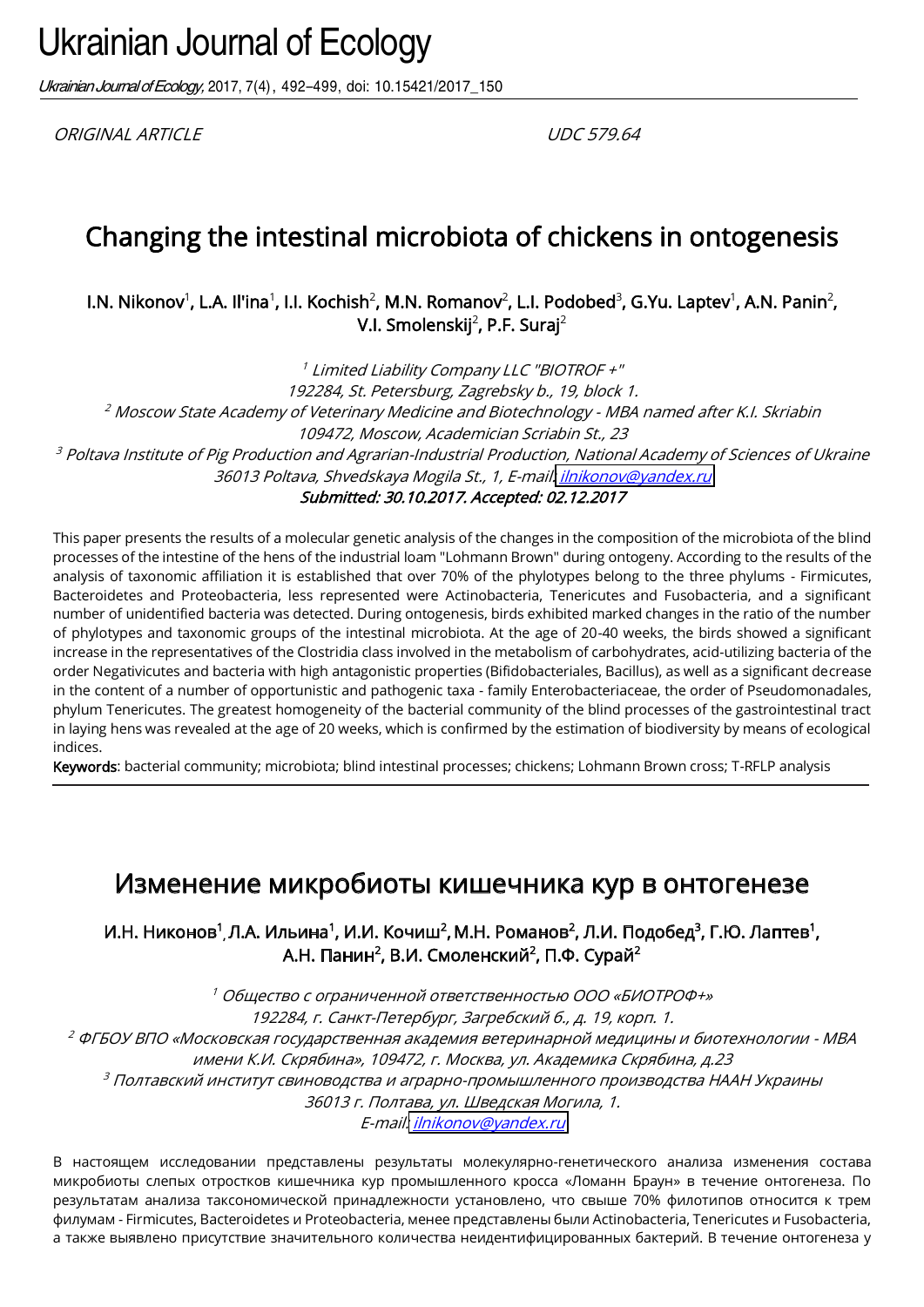птиц наблюдались заметные изменения соотношения количества филотипов и таксономических групп микробиоты кишечника. В возрасте 20-40 недель у птиц отмечено достоверное увеличение представителей класса Clostridia, участвующих в метаболизме углеводов, кислот-утилизирующих бактерий порядка Negativicutes и бактерий с высокими антагонистическими свойствами (Bifidobacteriales, Bacillus), а также достоверное снижение содержания ряда условнопатогенных и патогенных таксонов - семейства Enterobacteriaceae, порядка Pseudomonadales, филума Tenericutes. Наибольшая однородность бактериального сообщества слепых отростков ЖКТ у несушек выявлена в 20-недельном возрасте, что подтверждается оценкой биоразнообразия при помощи экологических индексов.

Ключевые слова: бактериальное сообщество; микробиота; слепые отростки кишечника; куры; кросс «Ломанн Браун»; T-RFLP-анализ

#### Введение

Птицеводство является одной из ведущих отраслей сельского хозяйства нашей страны благодаря высоким показателям производства мяса птицы и яиц. Однако сегодня в данной сфере специалисты отмечают ряд проблем, связанных с интенсификацией производства птицеводческой продукции.

Микроорганизмы, населяющие желудочно-кишечный тракт (ЖКТ), обеспечивают организм хозяина питательными веществами за счет использования собственных целлюлозолитических и амилолитических ферментов, в связи с полным их отсутствием у сельскохозяйственной птицы, а также витаминами, антибиотиками, белками, гормонами и другими соединениями (Tarakanov, 2006; Stanley et al, 2014).

Бактериальное сообщество пищеварительного тракта в течение жизни птицы претерпевает ряд последовательных изменений, связанных с рядом факторов, основными из которых являются рост и развитие кишечного тракта, режим кормления и состав корма. При этом микроорганизмы кишечника выступают в качестве высокочувствительной индикаторной системы, которая реагирует в ответ на происходящие изменения. Стоит отметить, что изменение экологического соотношения между облигатными видами микроорганизмов пищеварительного тракта не всегда оказывает положительное воздействие на метаболические процессы и состояние здоровья птицы (Torok et al., 2011). В связи с этим, актуальным является вопрос изучения качественного и количественного состава микробиоты ЖКТ в процессе онтогенеза птиц.

Разработка и применение современных технологий, направленных на реализацию максимальной продуктивности, таких как частые вакцинации, широкое применение антибиотиков и химических антибактериальных средств, нередко приводят к ухудшению здоровья птицы, связанному с развитием неконтролируемых секундарных инфекций сальмонеллезов, кампилобактериозов, стафилококкозов, клостридиозов, а также полимикробных заболеваний (Dzhavadov et al., 2016; Collier et al., 2008). Патогенные микроорганизмы вызывают нарушение состава кишечной микробиоты, изменения толщины, внешнего вида, мышечного тонуса, прочности и повышенной парацеллюлярной проницаемости стенок кишечника для токсических метаболитов, что в итоге негативно отражается на состоянии здоровья и продуктивности стада.

Снижение риска развития инфекционных патологий у птиц широко связывают с формированием здоровой микробиоты пищеварительного тракта, которая способна обеспечить высокую резистентность к колонизации кишечника патогенами (Yeoman et al., 2012; Callaway et al., 2008; Kerr et al., 2013) благодаря синтезу ими летучих жирных кислот (ЛЖК), бактериоцинов и других, сдерживающих рост и развитие патогенных видов, соединений (Brisbin et al., 2011; Dobson et al., 2012; Messaoudi et al., 2012).

До 90-х годов прошлого столетия исследования микроорганизмов в разных экосистемах были ограничены изучением культивируемых штаммов на искусственных питательных средах. Существенно расширить понимание состава микробиоты позволило развитие метагеномных методов изучения микроорганизмов, важной особенностью которых можно считать отсутствие необходимости в культивировании микроорганизмов (Park et al., 2008; Amann et al., 1995). Этот момент является принципиальным в понимании существующего биоразнообразия, поскольку до 99% микроорганизмов биосферы не поддаются культивированию на искусственных питательных средах, но при этом могут играть важную экологическую роль (Dibner et al., 2008).

В целом ряде работ была дана многосторонняя характеристика микробиоты кишечника цыплят-бройлеров, которая позволила детально охарактеризовать ряд важных закономерностей в функционировании этой сложной микробиоэкосистемы (Mohd Shaufi et al., 2015; Wei et al., 2016).

Однако подобные исследования в отношении кур-несушек практически отсутствуют, несмотря на высокую потребность в таких данных.

Целью данной работы является исследование сукцессии бактериального сообщества ЖКТ птиц промышленного кросса «Ломанн Браун» в процессе онтогенеза с использованием молекулярно-генетического метода T-RFLP.

#### Материалы и методы

#### Отбор образцов

Объектом исследования были куры яичного кросса «Ломанн Браун» различного возраста: 4, 20, 40 и 60 недель. Исследования проведены в молекулярно-генетической лаборатории ООО «БИОТРОФ+» и международной лаборатории молекулярной генетики и геномики птицы Московской государственной академии ветеринарной медицины и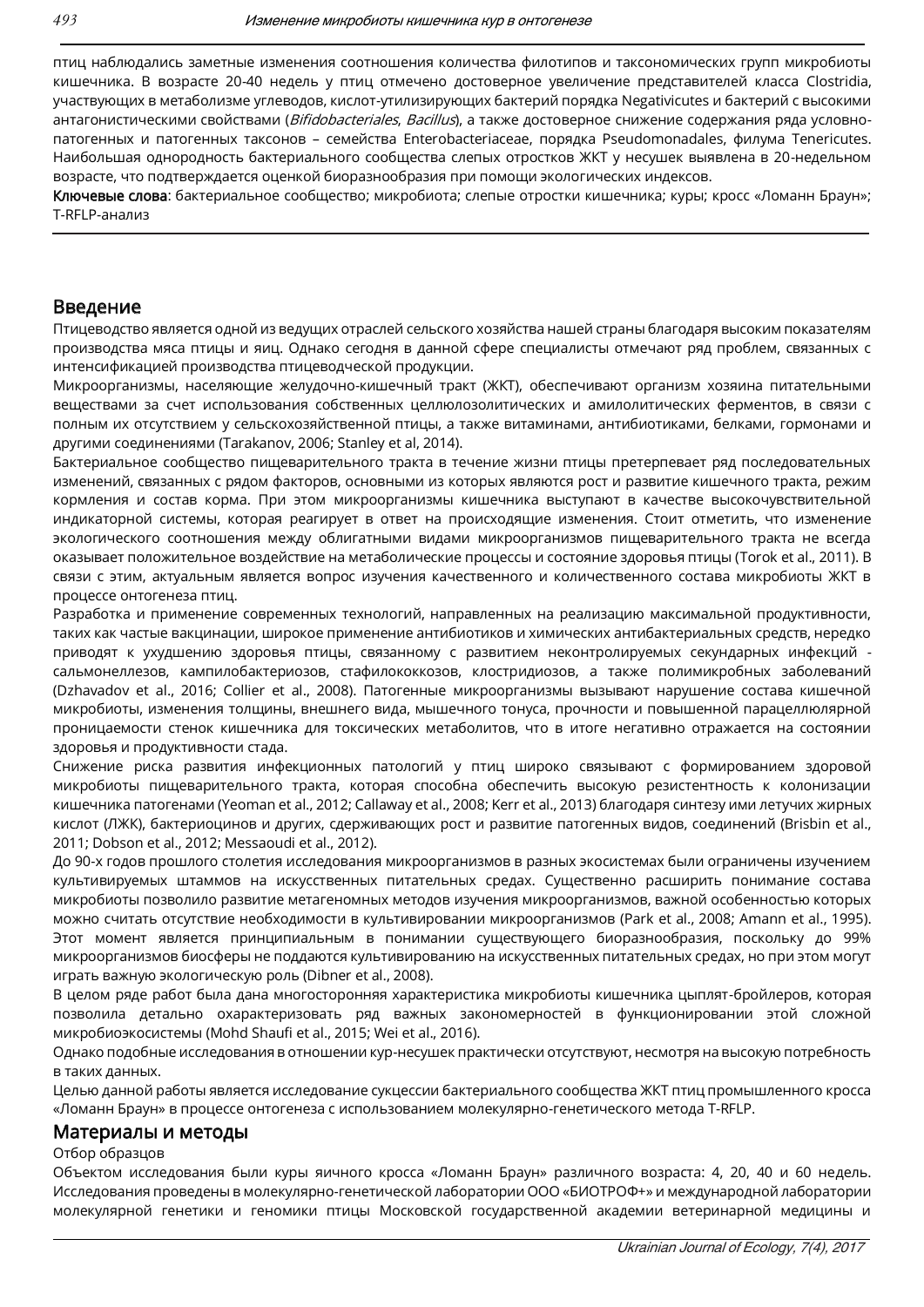Отбор содержимого слепых отростков кишечника для молекулярно-генетических исследований проводили от 5 голов из каждой возрастной группы птиц при убое со строгим соблюдением стерильности по установленным требованиям. Состав микробного сообщества ЖКТ исследовали методом T-RFLP анализа (Fisinin, 2013).

Тотальную ДНК из образцов выделяли с помощью набора «Genomic DNA Purification Kit» («Fermentas, Inc.», Литва) согласно инструкции производителя. ДНК-амплификацию проводили с использованием ДНК-амплификатора Verity («Life Technologies, Inc.», США) с помощью эубактериальных праймеров: 63F (CAGGCCTAACACATGCAAGTC) - с меткой на 5'-конце (флуорофор D4 - WellRed) и 1492R (TACGGHTACCTTGTTACGACTT), которые позволяют амплифицировать фрагмент гена 16S рРНК с позициями от 63 до 1492 (нумерация указана для гена 16S рРНК Esherichia coli) в режиме: 95°С - 3 мин (1 цикл); 95°С - 30 с, 55°С - 40 с, 72°С - 60 с (35 циклов), 72°С - 5 мин.

Флуоресцентно-меченые ампликоны гена 16S pPHK очищали с помощью ЗМ раствора гуанидин-изотиоционата по стандартной методике (Bryukhanov et al., 2012). Конечную концентрацию тотальной ДНК в растворе определяли с помощью флуориметра Qubit («Invitrogen, Inc.», США) с использованием наборов «Qubit dsDNA BR Assay Kit» («Invitrogen, Inc.», США) согласно рекомендациям производителя.

Рестрикцию 30-50 нг ДНК проводили рестриктазами Haelll, Hhal и Mspl, следуя рекомендации изготовителя («Fermentas», Литва), в течение 2 ч при 37°С. Продукты рестрикции осаждали этанолом, затем добавляли 0,2 мкл маркера молекулярного веса Size Standart-600 («Beckman Coulter», США) и 10 мкл формамида Sample Loading Solution («Beckman Coulter», США). Анализ проводили с помощью СЕО 8000 («Beckman Coulter», США) согласно рекомендациям производителя. Погрешность прибора СЕО 8000 составляла не более 5%. Вычисление размеров пиков и их площади проводили в программе Fragment Analysis («Beckman Coulter», США), на основании чего выделяли подтипы (филотипы) с принятой в исследовании погрешностью в 1 нуклеотид и определяли их относительное содержание в микробном сообшестве.

Принадлежность бактерий к определенной таксономической группе определяли с использованием программы Fragment Sorter (http://www.oardc.ohiostate.edu/trflpfragsort/index.php). Математическую и статистическую обработку результатов, расчет экологических индексов доминирования Симпсона и биоразнообразия Шеннона проводили в программе Past (http://folk.uio.no/ohammer/past/).

Список сокращений: ПЦР - полимеразная цепная реакция, T-RFLP-анализ (полиморфизм длин терминальных рестрикционных фрагмсентов).

### Результаты и обсуждение

В этом исследовании, используя молекулярно-генетический метод T-RFLP, мы впервые проанализировали состав бактериального сообщества ЖКТ кур в процессе онтогенеза.

В представленном исследовании нами были изучены особенности состава микробиоты слепых отростков кишечника. По свидетельству большинства авторов наибольший интерес представляет микробиота именно этого отдела пищеварительного тракта птиц, где содержимое задерживается на наиболее длительный период и протекают значимые процессы микробной ферментации кормов, в т.ч. расщепление клетчатки. Кроме того, в этом отделе кишечника у птиц выявляется наибольшее биоразнообразие и количество бактерий (более 10<sup>11</sup> КОЕ/г) по сравнению с другими отделами пищеварительного тракта, где их численность редко превышает 10<sup>8</sup> КОЕ/г (Wei et al., 2013).

Исследования были проведены на одном из наиболее распространенных промышленных кроссе яичной птицы -«Ломанн Браун» в возрасте 4, 20, 40 и 60 недель. Несушки и бройлеры имеют ряд важнейших генетических и физиологических особенностей, связанных с отличиями в направлениях их селекции - улучшением репродуктивных свойств у кур-несушек и повышением живой массы у цыплят-бройлеров (Nangsuay et al., 2015). Это влияет не только на существенные различия темпа роста, но и на разницу в метаболических потребностях, потреблении кормов, эффективности усвоения питательных веществ (Sawicka et al., 2015). С этим также связаны значительные различия условий выращивания, кормления, содержания, вакцинации цыплят-бройлеров и кур-несушек.

Интерес к изучению микробиоты кишечника в указанные периоды онтогенеза связан с физиологическими особенностями кур-несушек, и их отличиями от цыплят-бройлеров. В возрасте 4 недель куры-несушки в среднем имеют в 2-4 раза меньшую живую массу по сравнению с бройлерами, для которых указанный срок является периодом физиологической зрелости, когда проводится их убой (Nangsuay et al., 2015). К 20-недельному периоду несушки достигают половой зрелости, т.е. возраста начала яйцекладки, который в среднем составляет около 1,5 лет, постепенно снижаясь до уровня 60% и ниже по сравнению с периодом пика яйценоскости (95-100%).

T-RFLP-анализ бактериального сообщества слепых отростков кишечника позволил установить присутствие значительного количества филотипов микроорганизмов, общее число которых составляло в зависимости от периода онтогенеза от 94.10±5.05 до 142.00±7.20 (табл.1).

По результатам оценки таксономической принадлежности свыше 70% филотипов выявленных филотипов было отнесено к трем филумам - Firmicutes, Bacteroidetes и Proteobacteria (рис.1). В меньшей степени у кур были представлены бактерии филума Actinobacteria, в минорном количестве обнаружены представители филумов Tenericutes и Fusobacteria.

Часть филотипов не удалось идентифицировать и отнести к определенному таксону. Присутствие в пищеварительном тракте неидентифицированных микроорганизмов свидетельствует о постоянном присутствии неизвестных таксонов в ЖКТ птицы и приводит к необходимости дополнительных исследований их роли.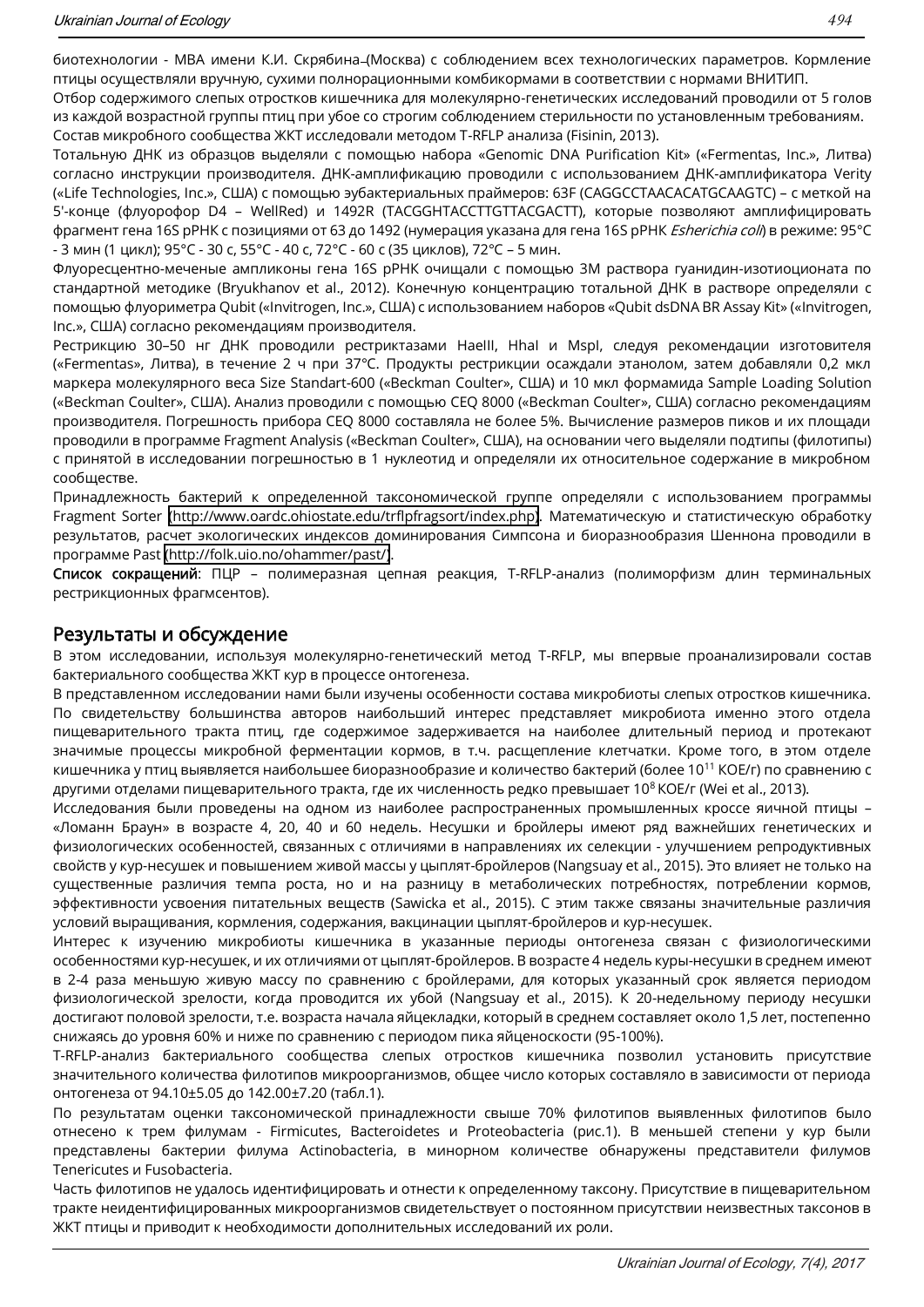

Рис. 1. Состав филумов бакутериального сообщества слепых отростков кишечника кур в онтогенезе.

Отметим, что полученные результаты в целом соответствуют современным представлениям о микробиоте кишечника птицы (Diaz-Sanchez et al., 2013).

Сравнительный анализ бактериального сообщества содержимого слепых отростков кишечника птицы позволил установить статистически значимые различия в составе микробиоты, связанные с периодом онтогенеза.

В течение всего срока содержания у птиц происходило изменение общего количества таксономических единиц (рис. 1). Наибольшее число филотипов у птиц наблюдалось в возрасте 4 недель - 142±7.2 (Р < 0.05).

В процессе онтогенеза численность бактериальных филотипов у птицы снижается. Минимальное количество филотипов наблюдалось в 20-недельном возрасте.

В возрасте 60 недель, который характеризуется существенным снижением яйценоскости у птиц данного кросса, наблюдалось увеличение количества филотипов, однако их число в среднем оказалось в 1.2 раза ниже, чем в 4недельном возрасте.

Изменение количества таксономических единиц в течение онтогенеза в слепых отростках птиц можно охарактеризовать при помощи экологических инструментов оценки биоразнообразия (табл. 1). Сравнение экологических индексов биоразнообразия свидетельствуют о наибольшей однородности состава микробиоты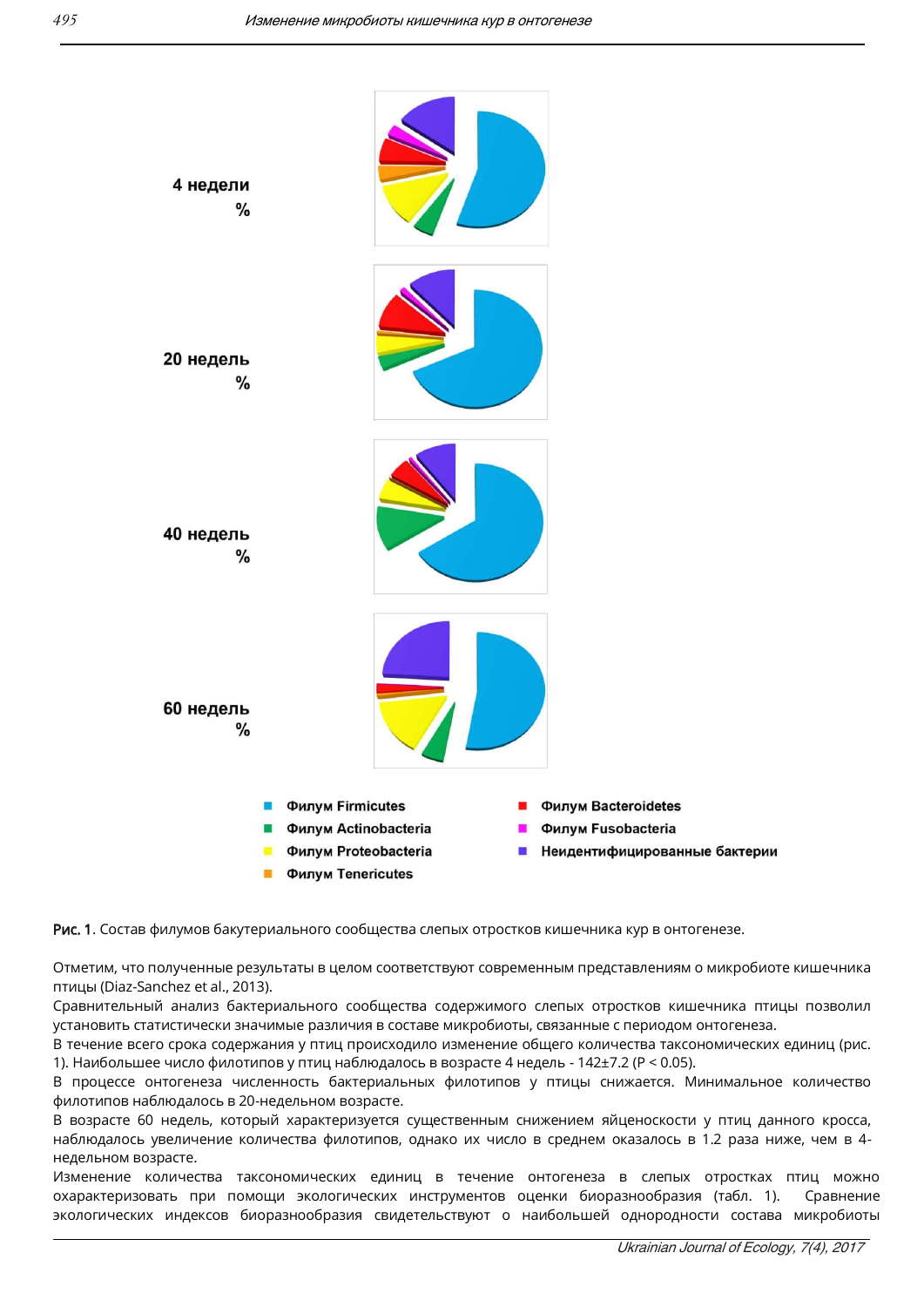кишечника несушек в 20-недельном возрасте. В этот период наблюдались наименьшие показатели индекса биоразнообразия Шеннона и индекса доминирования Симпсона.

| Индекс биоразнообразия                  | Возраст птицы (недель) |                  |                 |                 |
|-----------------------------------------|------------------------|------------------|-----------------|-----------------|
|                                         | 4                      | 20               | 40              | 60              |
| Общее количество филотипов              | 142.00±7.20            | $94.10 \pm 5.05$ | 124.54±4.90     | 121.65±6.01     |
| Доля неидентифицируемых<br>филотипов, % | $15.09 + 0.42$         | $14.05 \pm 0.64$ | $10.23 + 0.38$  | $24.09 + 0.92$  |
| Индекс Шеннона                          | $4.09 + 0.18$          | $3.35 + 0.18*$   | $4.12 \pm 0.18$ | $4.12 + 0.21$   |
| Индекс Симпсона                         | $0.96 \pm 0.03$        | $0.89 \pm 0.02$  | $0.97 \pm 0.03$ | $0.98 \pm 0.04$ |

Таблица 1. Индексы биоразнообразия бактериального сообщества слепых отростков кишечника кур

\* при  $P < 0.05$ 

Результаты оценки количества таксономических единиц, а также анализа биоразнообразия микробиоценоза на основе экологических индексов в процессе онтогенеза птицы позволяют предположить наличие определенной периодичности в развитии микробного сообщества кишечника.

Сообщалось о наличии такой закономерности в развитии микробиоценоза ЖКТ у бройлеров, которая зависела от ряда факторов, в числе которых рацион, стресс, антибиотикотерапия (Lu et al., 2003). Аналогичные изменения в составе микробного сообщества слепых отростков кишечника были зафиксированы у индеек в период выращивания 3-4 и 11-18 недель (Scupham, 2009).

Анализируя состав микробиоценоза слепых отростков кишечника кур кросса «Ломанн Браун» выявлены значительные изменения в составе филума Firmicutes, общая доля которых составляла в сообществе более половины - от 51.63±2.48 до 65.80±2.99%.

Из представленных на рисунке 2А данных видно, что общая доля входящих в состав филума Firmicutes представителей класса Clostridia, обладающих способностью к гидролизу углеводов растительных кормов с образованием летучих жирных кислот (ЛЖК), достигала максимальных значений у птицы - к 40-недельному возрасту (Р < 0.05), постепенно снижаясь к 60 неделям (Р < 0.05).

У птиц наблюдалось достоверное увеличение целлюлозолитических микроорганизмов семейств Clostridiaceae, Ruminococcaceae и Eubacteriaceae (Р < 0.05) к 20-40-недельному возрасту, в то время как доля целлюлолозолитических бактерий семейства Lachnospiraceae в данный период была наименьшей (P < 0.05).

Уровень представленности микроорганизмов филума Bacteroidetes (в т.ч. родов Bacteroides, Prevotella), включающий бактерии со сходными свойствами - способностью ферментировать крахмал, клетчатку и некоторые другие углеводы, белки и дезаминировать аминокислоты, увеличивался, начиная с 4-недельного возраста, достигая максимума к 20недельному возрасту (P < 0.05), существенно снижаясь к 60-неделям (P < 0.05) (рис.1).

Содержание кислот-утилизирующих бактерий класса Negativicutes, связанных с усвоением летучих жирных кислот (ЛЖК), в т.ч. уксусной, пропионовой, масляной, валериановой и изовалериановой кислот, образуемых при расщеплении моносахаров, олиго- и полисахаридов кормов, достигало максимума у птиц в 40-недельном возрасте.

Интересные возрастные изменения отмечены в отношении облигатных представителей кишечника птицы (рис. 2Б) молочнокислых бактерий родов Lactobacillus и бифидобактерий порядка Bifidobacteriales, которые благодаря синтезу ими различных органических кислот и бактериоцинов способны к антагонистическому вытеснению из кишечника патогенов, включая сальмонеллы, протеи, стафилококки, кишечную палочку, псевдомонады, стрептококки.

Уровень лактобацилл был наибольшим в 4-недельном возрасте - 11.24±0.42% (Р < 0.05), а к 40-недельному сроку выращивания максимально снижался до уровня 2.37±0.12% (P < 0.05). Обратная зависимость наблюдалась в отношении имеющих сходные свойства и ранее не считавшихся облигатными обитателями кишечника бактерий рода Bacillus, способных по сведениям ряда авторов, к колонизации пищеварительного тракта птицы. Наибольшая доля бактерий рода Bacillus выявлена у птиц в возрасте 40 недель - 14.40±0.65% (Р < 0.05). Содержание в сообществе представителей порядка Bifidobacteriales у птицы также достигало максимальных значений к 20-40-недельному возрасту - до 3.32±0.12%  $(P < 0.05)$ .

Доля в сообществе других лактобактерий родов *Enterococcus, Leuconostoc* в сообществе были минорной, и существенно не изменялась в течение онтогенеза.

Доля возбудителей различных заболеваний изменялась в зависимости от срока содержания несушек (рис 2В и 2Г). Их минимальная суммарная доля у несушек выявлялась в период 40-60 недель (Р < 0.05). Среди бактерий, вызывающих инфекционные заболевания, у птиц детектированы возбудители кампилобактериоза (семейства Campylobacteraceae -Arcobacter, Campylobacter), пастереллеза (семейство Pasteurellaceae - Pasteurella, Haemophilus), листериоза (род Listeria), микоплазмоза (филум Tenericutes - Mycoplasma), некротического энтерита (филум Fusobacteria), гнойно-некротических инфекций (род *Staphylococcus*). Содержание большинства перечисленных микроорганизмов в сообществе кишечника птиц было минорным, за исключением пастерелл, микоплазм и фузобактерий.

Из представленных на рисунке 2Г данных видно, что максимальное содержание условно-патогенных бактерий семейств Enterobacteriaceae, Pseudomonadaceae и порядка Actinomycetales выявлено у птиц в возрасте 60 недель (Р < 0.05), что свидетельствует о некоторой несбалансированности микробных сообществ птиц в данные периоды онтогенеза.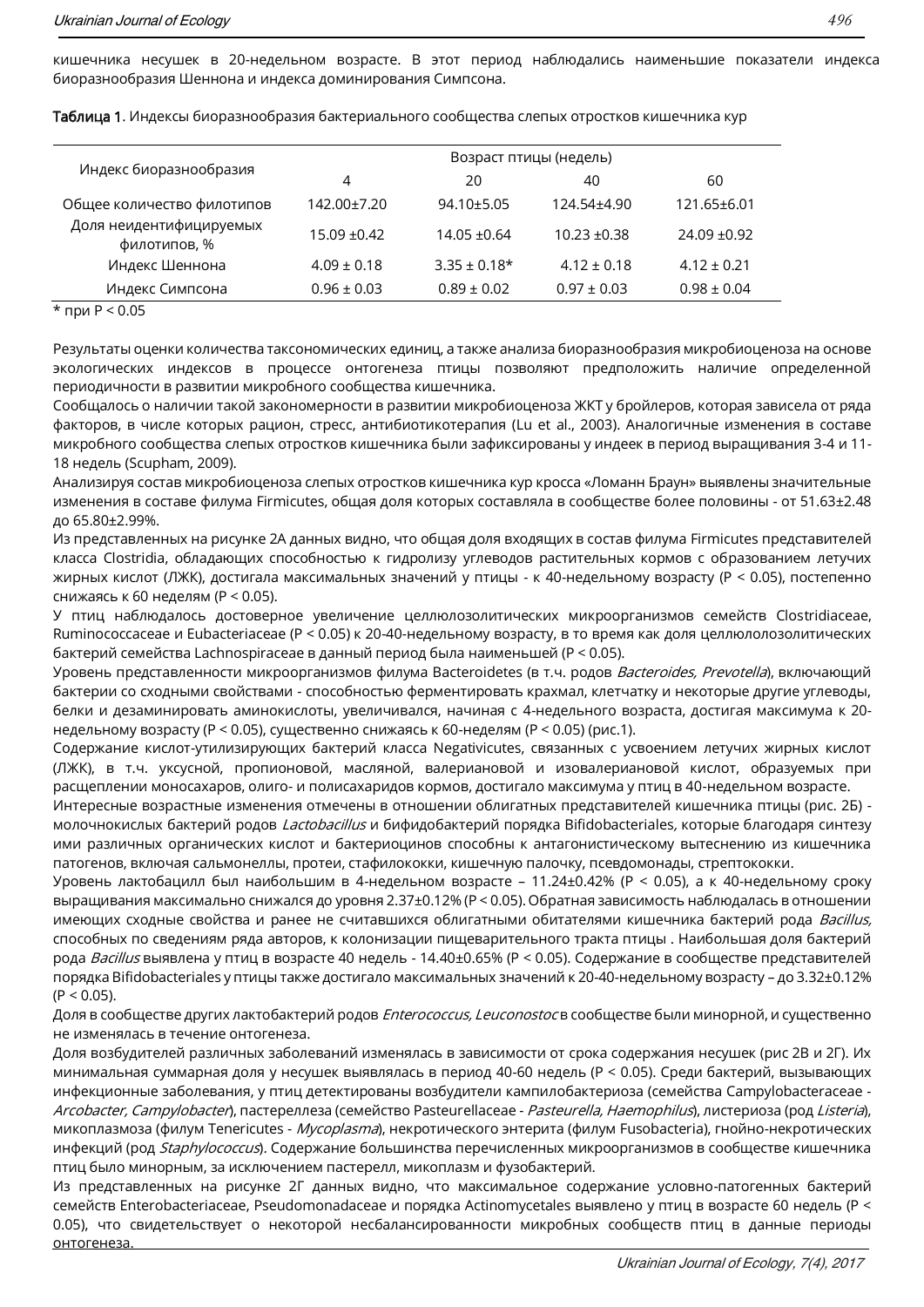



В возрасте 20-40 недель у несушек выявлено достоверное снижение содержания ряда условно-патогенных и патогенных таксонов - семейства Enterobacteriaceae, порядка Pseudomonadales, филума Tenericutes.

Выявленные закономерности свидетельствуют о наличии отрицательной связи процентного содержания ряда патогенных микроорганизмов с долей представителей нормальной микробиоты кишечника. Обоснованность наличия таких закономерностей подтверждается опубликованными данными о бактериостатических свойствах (за счет действия синтезируемых спектра метаболитов, в т.ч. летучих жирных кислот, бактериоцинов) представителей нормальной микробиоты кишечника в отношении ряда патогенов, в т.ч. энтеробактерий, псевдомонад.

#### Выводы

В настоящем исследовании с применением молекулярно-генетического метода T-RFLP впервые был проанализирован состав бактериального сообщества слепых отростков ЖКТ кур кросса «Ломан Браун» в течение онтогенеза. Результаты проведенных исследований свидетельствуют о наличии у кур заметных изменений в бактериальном сообществе слепых отростков кишечника в течение онтогенеза.

Микробиоценоз птицы в 20-недельном возрасте характеризовался наибольшей однородностью состава, о чем свидетельствуют данные анализа биоразнообразия на основе экологических индексов.

В 20-40-недельный период у птиц наблюдается существенный сдвиг в составе микробиоценоза слепых отростков ЖКТ.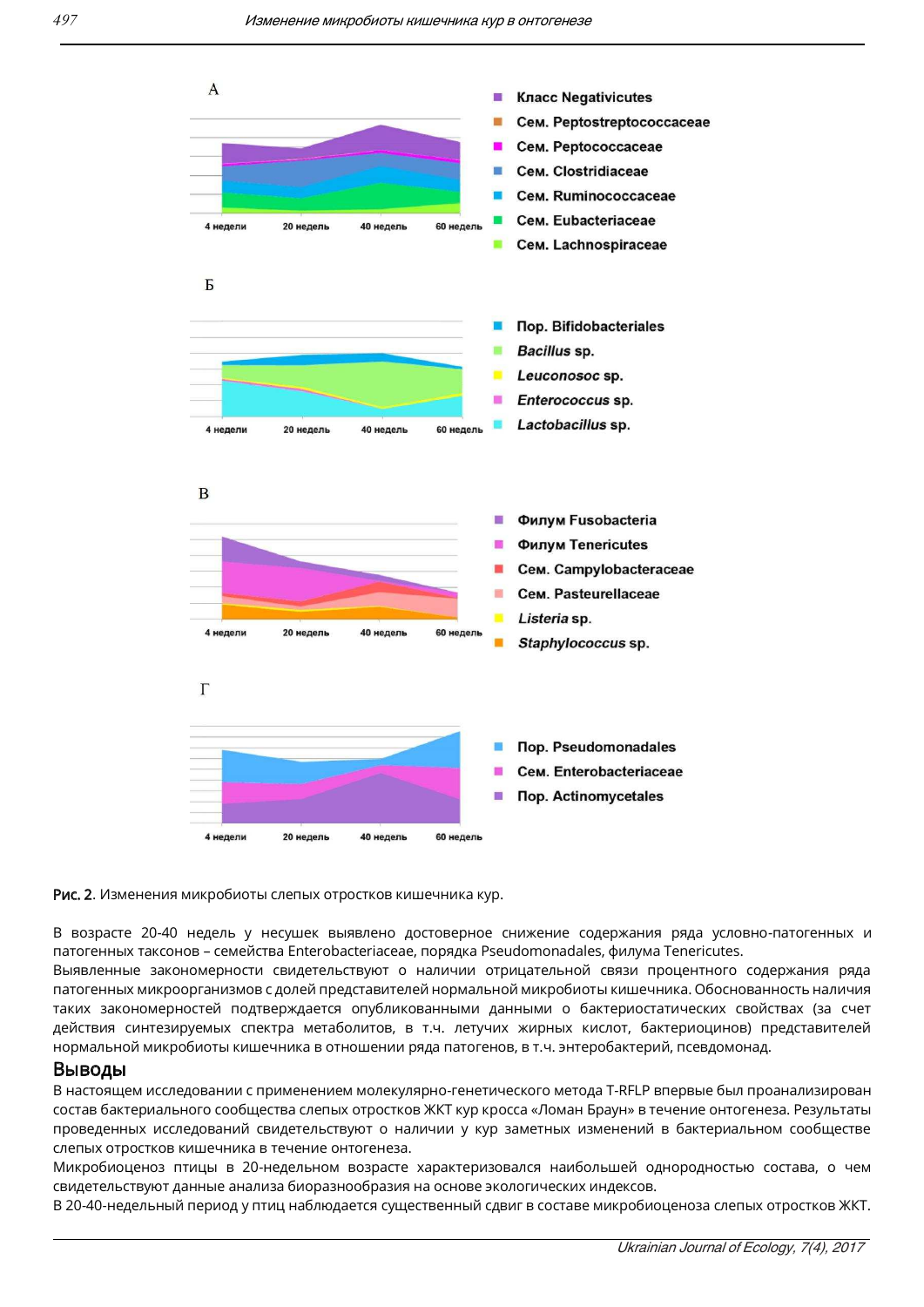Отмечено увеличение представителей класса Clostridia, участвующих в метаболизме углеводов, кисло-утилизирующих бактерий класса Negativicutes и бактерий с высокими антагонистическими свойствами (Bifidobacteriales, Bacillus), а также достоверное снижение содержания ряда условно-патогенных и патогенных таксонов.

Полученные результаты анализа состава микробиоты кишечника вполне закономерны и имеют наглядную взаимосвязь с физиологическим состоянием птиц. В возрасте 4 недель пищеварительный тракт кур-несушек недостаточно развит, в связи с чем наблюдается некоторая дестабилизация микробиоэкосистемы кишечника, характеризуемая высоким содержанием условно-патогенных и патогенных микроорганизмов. В 20-недельном возрасте несушки достигают периода физиологической зрелости, у них наблюдается высокий уровень яичной продуктивности, постепенно снижающейся к 60-недельному возрасту.

В целом, полученные в результате проведенной работы данные об изменениях состава микробиоты кишечника птицы в течение онтогенеза, можно рассматривать в плане возможности их применения для развития отрасли промышленного выращивания молодняка и содержания взрослой птицы, получения более продуктивного здорового стада и экологически чистой продукции птицеводства.

### Благодарности

Исследование выполнено при поддержке Министерства образования и науки Российской Федерации, Договор №14.W03.31.0013 от 20.02.2017 г. Название проекта: «Разработка современных биотехнологий для оценки экспрессии генов в связи с продуктивностью и устойчивостью к заболеваниям в птицеводстве».

### References

Amann, R.I., Ludwig, W., Schleifer, K.H. (1995). Phylogenetic identification and in situ detection of individual microbial cells without cultivation. Microbiol. Rev, 59, 143-169.

Brisbin, J.T., Gong, J., Orouji, S., Esufali, J., Mallick, A.I. et al. (2011). Oral treatment of chickens with lactobacilli influences elicitation of immune responses. Clin. Vaccine Immunol, 18, 1447-1455.

Brjuhanov, A.L., Rybak, K.V., Netrusov, A.I. (2012). Molekuljarnaja biologija. Moscow. Moscow University Press (in Russian).

Callaway, T.R., Edrington, T.S., Anderson, R.C., Harvey, R.B., Genovese, K.J. et al. (2008). Probiotics, prebiotics and competitive exclusion for prophylaxis against bacterial disease. Anim. Health Res. Rev, 9, 217-225.

Collier, C.T., Hofacre, C.L., Payne, A.M., Anderson, D.B., Kaiser, P., Mackie, R.I., Gaskins, H.R. (2008). Coccidia-induced mucogenesis promotes the onset of necrotic enteritis by supporting Clostridium perfringens growth. Vet. Immunol. Immunopathol, 122, 104‒115.

Diaz-Sanchez, S., Hanning, I., Pendleton, S., D'Souza, D. (2013). Next-generation sequencing: the future of molecular genetics in poultry production and food safety. Poult. Sci, 92, 562-572.

Dibner, J.J., Richards, J.D., Knight, C.D. (2008). Microbial imprinting in gut development and health. J. Appl. Poult. Res, 17, 174-188.

Dobson, A., Cotter, P.D., Ross, R.P., Hill, C. (2012). Bacteriocin production: a probiotic trait? Appl. Environ. Microbiol, 78, 1‒6.

Dzhavadov, Je.D, Dmitrieva, M.E., Trefilov, B.B, Novikova, O.B., Titova, T.G. (2016). Veterinarija i kormlenie, 2, 24-27 (in Russian). Fisinin, V.I. (2013). Metodika provedenija nauchnyh i proizvodstvennyh issledovanij po kormleniju sel'skohozjajstvennoj pticy. Molekuljarno-geneticheskie metody opredelenija mikroflory kishechnika. Sergiev Posad (in Russian).

Kerr, A.K., Farrar, A.M., Waddell, L.A., Wilkins, W., Wilhelm, B.J. et al. (2013). A systematic review-meta-analysis and metaregression on the effect of selected competitive exclusion products on *Salmonella* spp. prevalence and concentration in broiler chickens. Prev. Vet. Med, 111, 112-125.

Lu, J., Idris, U., Harmon, B., Hofacre, C., Maurer, J.J., Lee, M.D. (2003). Diversity and succession of the intestinal bacterial community of the maturing broiler chicken. Appl. Environ. Microbiol, 69(11), 6816-6924.

Messaoudi, S., Kergourlay, G., Dalgalarrondo, M., Choiset, Y., Ferchichi, M. et al. (2012). Purification and characterization of a new bacteriocin active against Campylobacter produced by Lactobacillus salivarius SMXD51. Food Microbiol, 32, 129-134.

Mohd Shaufi, M.A., Sieo, C.C., Chong, C.W., Gan, H.M., Ho, Y.W. (2015). Deciphering chicken gut microbial dynamics based on high-throughput 16S rRNA metagenomics analyses. Gut Pathogens, 7, 4.

Nangsuay, A., Molenaar, R., Meijerhof, R., van den Anker, I., Heetkamp, M.J. et al. (2015). Differences in egg nutrient availability, development, and nutrient metabolism of broiler and layer embryos. Poult. Sci, 94(3), 415-423.

Park, S.H., Lee, S.I., Ricke, S.C. (2008). Microbial populations in naked neck chicken ceca raised on pasture flock fed with commercial yeast cell wall prebiotics via an Illumina MiSeq Platform. PLoS One, 11(3), e0151944 (doi: 10.1371/journal.pone.0151944).

Sawicka D., Samek K., Chojnacka-Puchta L., Witkowski A., Knaga S., Dębowska M., Bednarczyk, M. (2015). Changes in quail blastodermal cell status as a result of selection. Folia Biol (Krakow), 63(1), 63-67.

Scupham, A.J. (2009). *Campylobacter* colonization of the Turkey intestine in the context of microbial community development. Appl. Environ. Microbiol, 75(11), 3564-3571.

Stanley, D., Hughes, R.J., Moore, R.J. (2014). icrobiota of the chicken gastrointestinal tract: influence on health, productivity and disease. Appl. Microbiol. Biotechnol., 98, 4301-4309 (doi: 10.1007/s00253-014-5646-2).

Tarakanov, B.V. (2006). Metody issledovanija mikroflory pishhevaritel'nogo trakta sel'skohozjajstvennyh zhivotnyh i pticy. Moscow. Nauchnyj mir (in Russian).